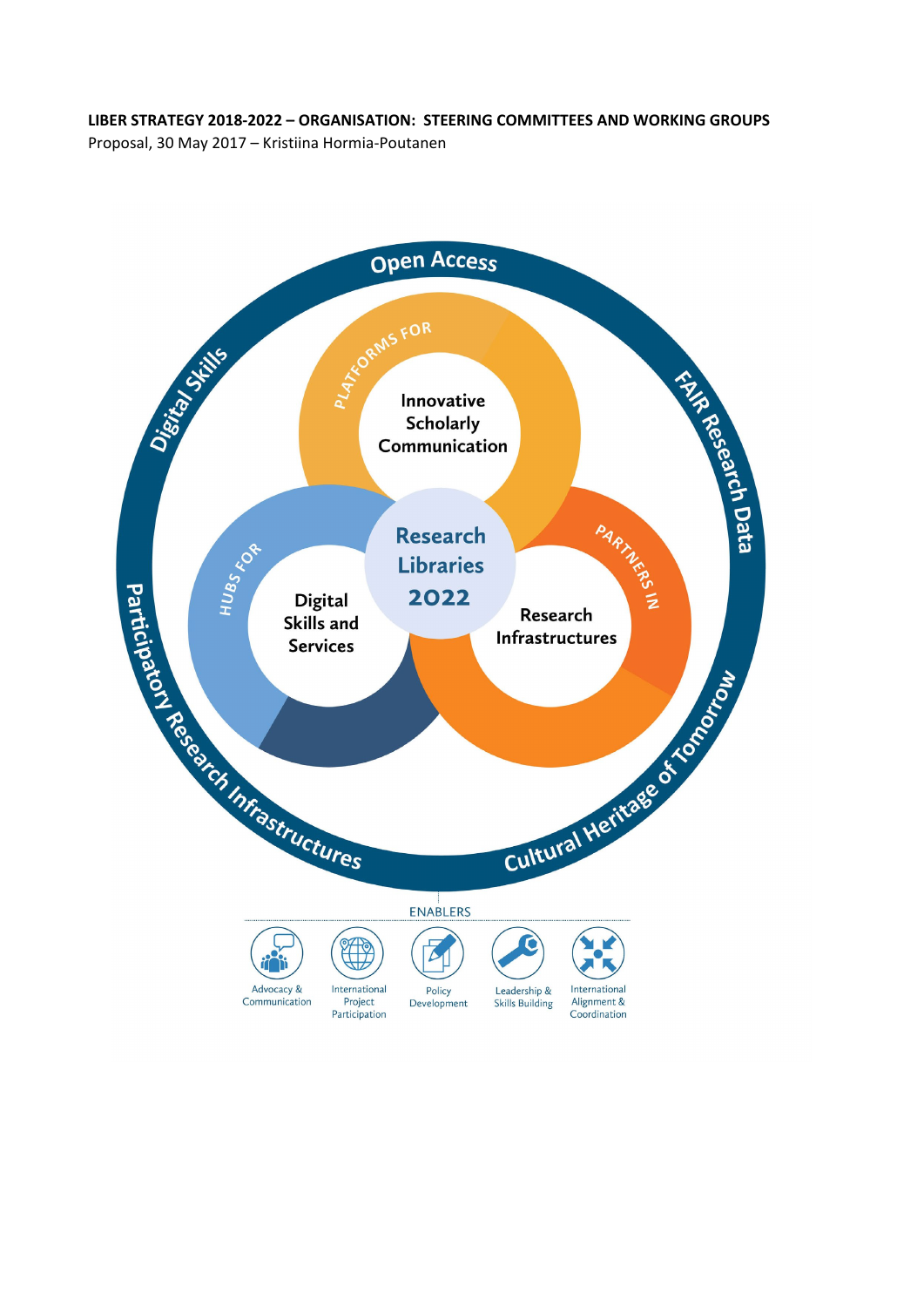### **Organisation Structure 2017**



#### **Existing**

#### **New in 2016**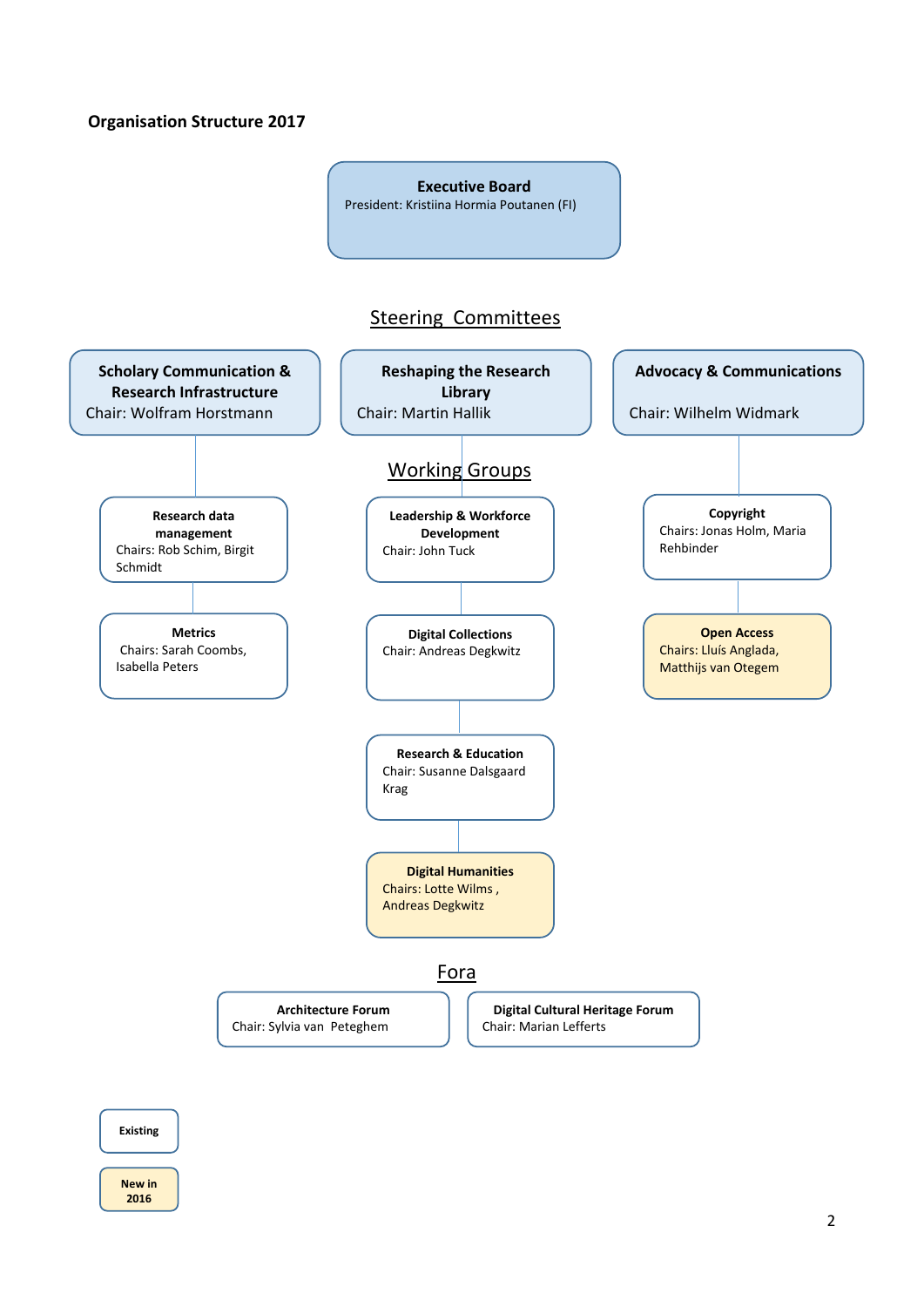## **Organisation structure 2018-2022 - Proposal**

The organisation structure underpinning LIBER's strategy has three main objectives:

- 1. Ensuring optimal coordination between the activities of the three interconnecting strategic directions and the projects managed by the LIBER Office;
- 2. Optimising the flexibility and efficacy of the strategic activities;
- 3. Monitoring progress and ensuring accountability.

Aim is to have interconnected Steering Committees with a maximum of three Working Groups each.

New Steering Committees (according to the strategic directions):

- 1. Innovative scholarly communication
- 2. Digital skills and services
- 3. Research infrastructure

## **Steering Committees**

The activities of each Strategic Direction will be coordinated by a Steering Committee, whose term will run concurrently with the five-year period of the Strategic Plan.

Each Steering Committee will consist of:

- Chair, appointed by the Executive Board
- Chairs of the Working Groups that fall under the Steering Committee
- Secretary (to organise Skype meetings and produce minutes of meetings, etc.)
- Executive Director of LIBER
- If applicable: Steering Committee meetings will be attended by the relevant member(s) of the LIBER Office (e.g. project managers of relevant projects).

The Chair of the Steering Committee (SC Chair) will be responsible for:

- Coordinating, reporting, monitoring progress and evaluating the outcomes/goals achieved by the Working Groups, and recruiting Working Group Chairs
- Maintaining oversight of the Working Groups, without direct participation in a Working Group

If the term of the SC Chair as a member of the Executive Board expires during the period of the current Strategic Plan, he/ she may be invited to become an Expert Adviser to the Steering Committee in order to ensure a smooth handover to the new SC Chair.

#### **Working Groups**

Each Steering Committee may have two to three active Working Groups at any one time. Each Working Group will have (in principle):

- A limited timeframe of one or two years (however, there are exceptions in some areas)
- Clearly set objectives to be achieved in one or two years
- A Chair, who also participates in the Steering Committee

In addition, the following rules have been established:

• When the goals of a certain Working Group have been achieved, or if they appear to be unachievable in the set timeframe, the Working Group will be disbanded.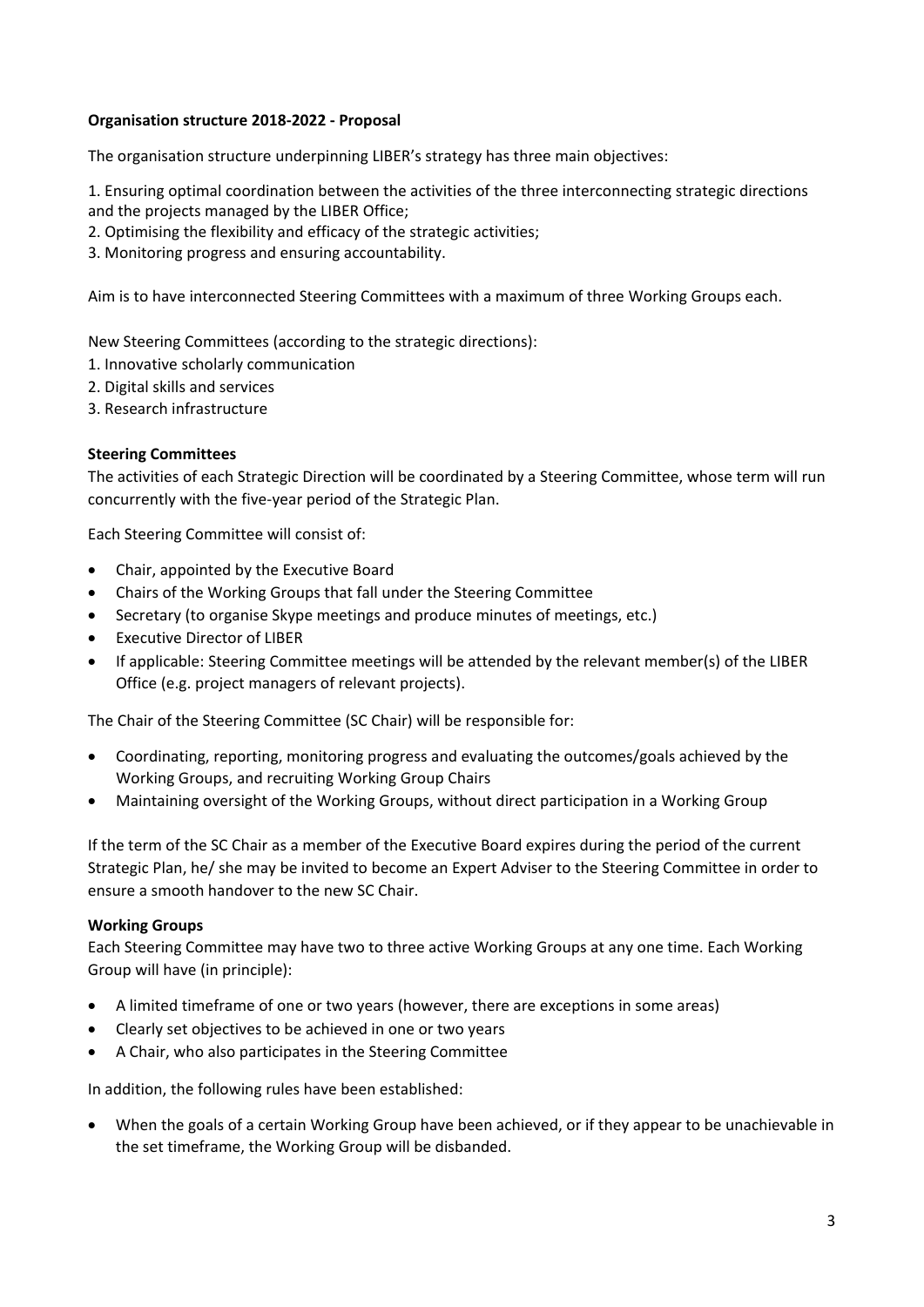- Over the course of the five-year period, Chairs of disbanded Working Groups will step down from the Steering Committee to make way for Chairs of the new Working Groups.
- The results of each Working Group will be evaluated annually by the SC Chair.

Because of the (generally) limited timeframe of the Working Groups, the Working Groups will change during the five-year period, and thus the Chairs of these Working Groups (sitting on the Steering Committee) will also change.

#### **Enablers**

Some activities are generic and support the work of various Steering Committees, Working Groups and projects. These activities are "enablers" and are coordinated and executed in coherence by the Executive Director in close alliance with the Executive Board.



**International Project Participation**

**Policy Development**

**Leadership & Skills Building** 

**International Alignment & Coordination**, including disciplinary partnership